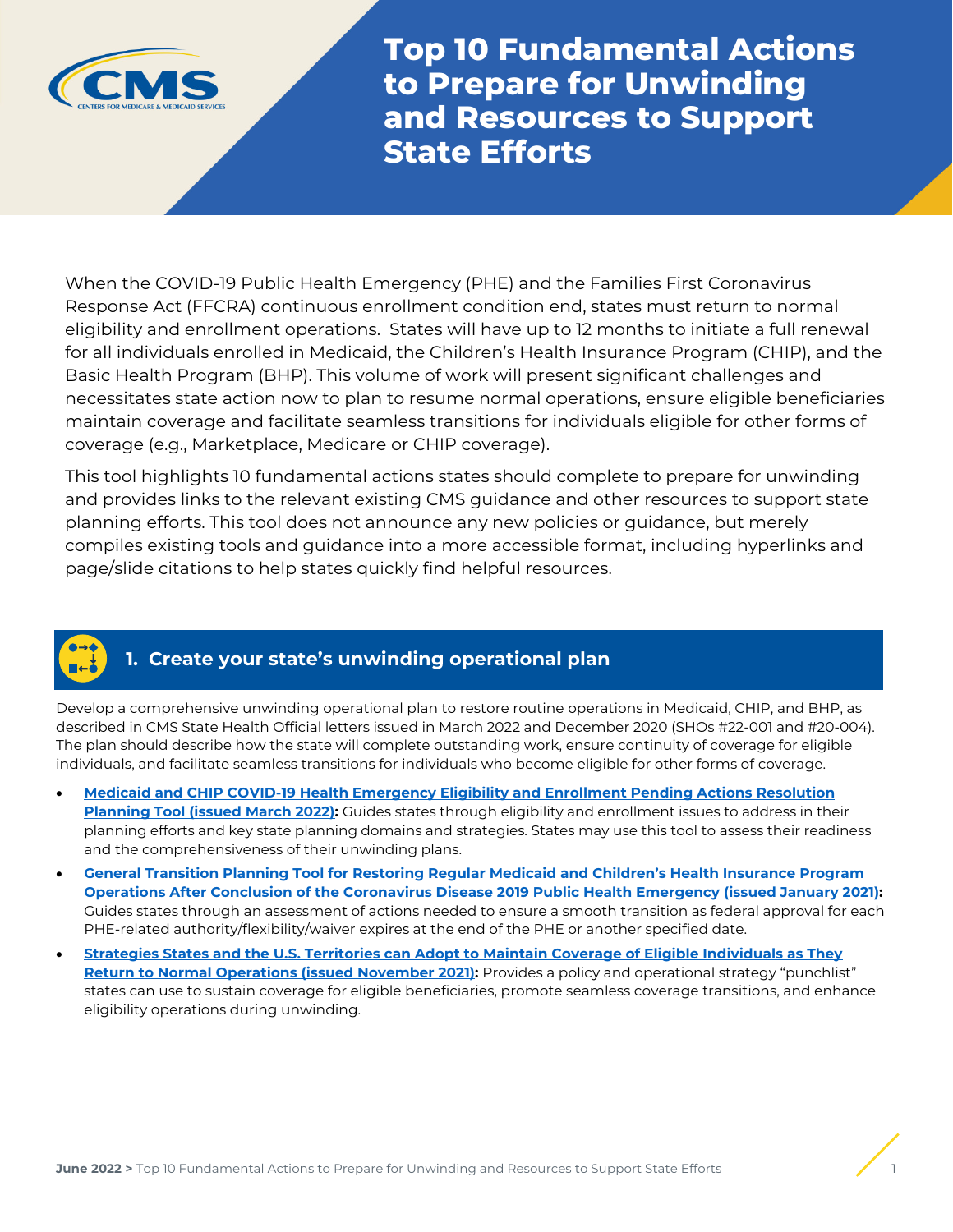## **2. Coordinate with government partners, including the Marketplace**

Coordinate with state, Tribal, and federal government partners to promote a "whole of government approach" as states develop a plan, create and communicate consumer messaging, and establish processes that promote continuity of coverage. States should engage and leverage program information from sister state agencies, including human services, information technology, public health, child welfare, justice, and education agencies. States with Tribal populations should also consult with Tribes to support strategic planning and partnerships with Tribes and Indian health care providers (IHCPs). Government agencies, such as state or local health departments, Indian health care providers, and social services agencies that contact beneficiaries can amplify messaging around renewing coverage.

States should also coordinate with the federally facilitated marketplace (FFM) or engage their state-based marketplace (SBM) to facilitate coverage transitions. States that operate SBMs may have additional opportunities to share resources for outreach and messaging to promote continuity of coverage. For example, Medicaid agencies can share information about individuals losing coverage due to a procedural reason with SBMs (including via account transfers) as a way to sustain coverage.

- **[Medicaid and CHIP Continuous Enrollment Unwinding: A Communications Toolkit \(issued March 2022\):](https://www.medicaid.gov/resources-for-states/downloads/unwinding-comms-toolkit.pdf)** Describes various touchpoints, including other government entities, to leverage when trying to reach people with Medicaid and CHIP (see p. 3).
- **[Promoting Continuity of Coverage and Distributing Eligibility and Enrollment Workload in Medicaid, the](https://www.medicaid.gov/federal-policy-guidance/downloads/sho22001.pdf)  [Children's Health Insurance Program \(CHIP\), and Basic Health Program \(BHP\) Upon Conclusion of the COVID-](https://www.medicaid.gov/federal-policy-guidance/downloads/sho22001.pdf)[19 Public Health Emergency \(State Health Official Letter #22-001, issued March 2022\):](https://www.medicaid.gov/federal-policy-guidance/downloads/sho22001.pdf)** Provides guidance to states on facilitating coverage transitions for individuals who become eligible for Marketplace coverage (see pp. 27–28). Provides strategies to leverage SNAP data and processes to support streamlined eligibility and enrollment (see pp. 20, 24, and 35).
- **[Strategic Approaches to Support State Fair Hearings as States Resume Normal Eligibility and Enrollment](https://www.medicaid.gov/resources-for-states/downloads/strat-apps-state-fair-hearings.pdf)  [Operations After the COVID-19 PHE \(issued April 2022\):](https://www.medicaid.gov/resources-for-states/downloads/strat-apps-state-fair-hearings.pdf)** Describes how regular engagement with internal stakeholders such as sister state agencies and ombudsman offices, can support the state's fair hearing process (see slide 12).
- **[Coordination of Eligibility and Enrollment between Medicaid, CHIP and the Federally Facilitated Marketplace](https://www.medicaid.gov/federal-policy-guidance/downloads/cib072516.pdf)  [\(issued July 2016\):](https://www.medicaid.gov/federal-policy-guidance/downloads/cib072516.pdf)** Outlines federal requirements related to coordination of eligibility and enrollment among insurance affordability programs.
- **[Sample Account Transfer Notice:](https://marketplace.cms.gov/technical-assistance-resources/training-materials/inbound-account-transfer.pdf)** Updated sample account transfer notice language to account for February 2022 FFM update directing all consumers to start a new Marketplace coverage application.
- **[Strategies for SBMs to Improve Medicaid to Marketplace Coordination and Maximize Enrollee Transitions at](https://www.medicaid.gov/resources-for-states/downloads/sbm-strategies-03162022.pdf)  [the End of the Continuous Enrollment Requirement \(issued March 2022\):](https://www.medicaid.gov/resources-for-states/downloads/sbm-strategies-03162022.pdf)** Outlines how SBM's can engage with Medicaid and CHIP agencies to facilitate seamless coverage transitions.

## **3. Implement and strengthen automated processes**

Assess current operations to identify opportunities to increase automation and reduce manual processes, including through strategies like *ex parte* renewals, increasing methods for no touch case processing, and automated beneficiary communications like IVR messaging. States with high rates of *ex parte* renewals are more likely to maintain coverage for eligible individuals and reduce staff workload. States should also be able to accept applications and renewals online and via phone and should promote submission of information through electronic modalities that facilitate beneficiary response and ease workload for the eligibility workforce.

• **[Strategies States and the U.S. Territories can Adopt to Maintain Coverage of Eligible Individuals as They](https://www.medicaid.gov/state-resource-center/downloads/strategies-for-covrg-of-indiv.pdf)  [Return to Normal Operations \(issued November 2021\):](https://www.medicaid.gov/state-resource-center/downloads/strategies-for-covrg-of-indiv.pdf)** Provides policy and operational strategies states can implement to strengthen renewal processes and support unwinding activities (see pp. 3–5).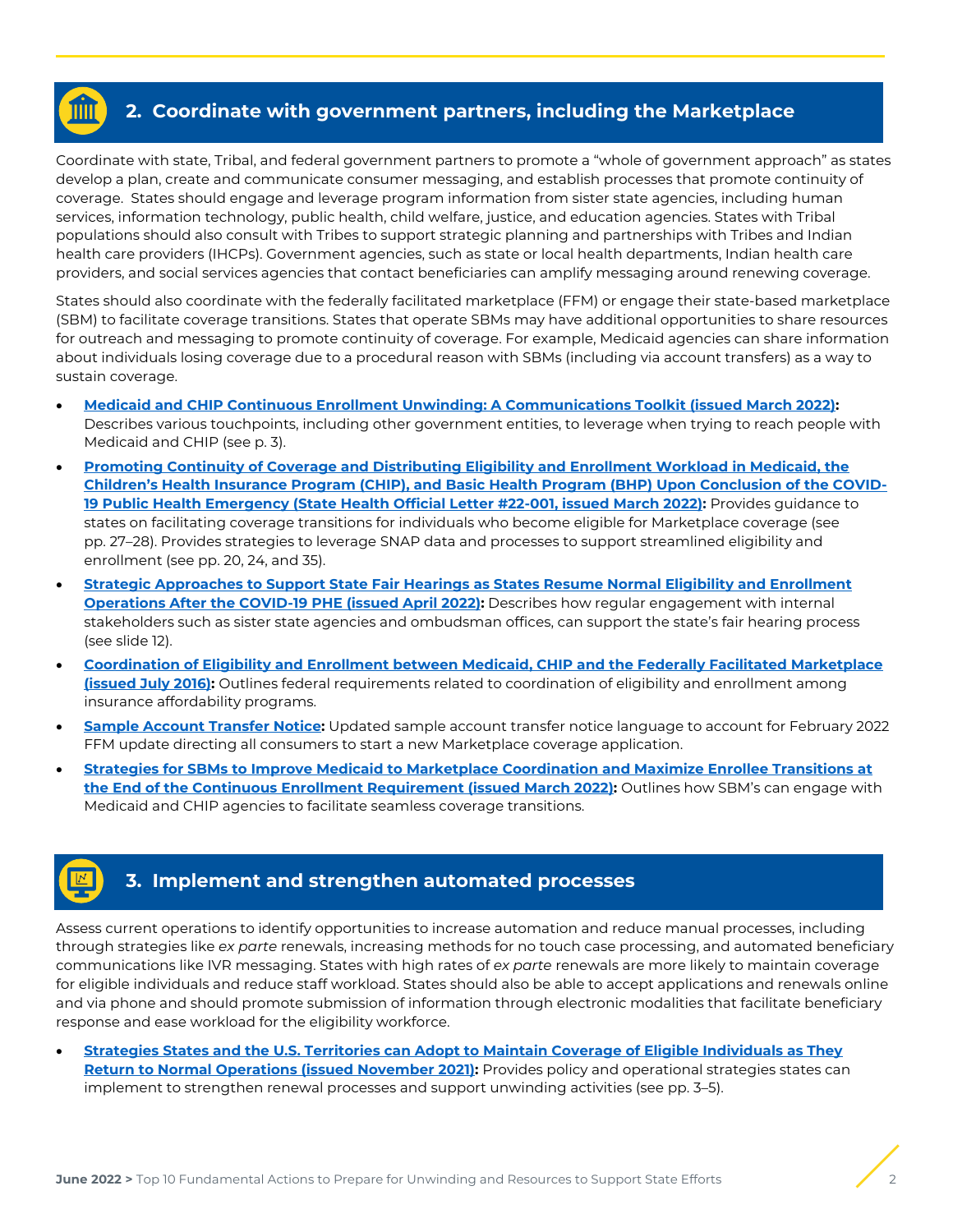- **[State Health Official Letter #22-001 \(issued March 2022\):](https://www.medicaid.gov/federal-policy-guidance/downloads/sho22001.pdf)** Provides new flexibilities for states under section 1902(e)(14)(A) waivers to facilitate *ex parte* renewals (see pp. 23–25) and highlights strategies to mitigate churn through greater automation (see pp. 33–36).
- **[Connecting Kids to Coverage: State Outreach, Enrollment and Retention Strategies \(issued November 2021\):](https://www.medicaid.gov/state-resource-center/downloads/kids-coverg-outreach-enrolmnt-retention-strategies.pdf)**  Shares information, including state spotlights, on how to use technology to make enrollment and renewal easier for families and states (see p. 7).
- **[Achieving Real Time Eligibility Determinations \(issued June 2015\):](https://www.medicaid.gov/state-resource-center/mac-learning-collaboratives/downloads/real-time-eligibility-determinations.pdf)** Provides guidance and information to states on the regulatory framework and system/technology investments that allow for real time eligibility determinations.

## **4. Engage system vendors to identify changes, start planning, and perform robust testing**

Work closely with eligibility system vendors as you plan for unwinding. States should engage with vendors as early as possible to identify, document, and prioritize systems changes needed to support the state's unwinding plan. States and vendors should also plan to conduct end-to-end testing of any new application or renewal functionality prior to implementation and provide training to staff as needed.

• **[Updated Medicaid Information Technology Systems Guidance \(issued April 2022\):](https://www.medicaid.gov/federal-policy-guidance/downloads/smd22001.pdf)** Describes new Streamlined Modular Certification (SMC) process for Medicaid IT systems projects, including conditions for enhanced federal match for eligibility system design, build and operation, targeted outcomes, metrics, and acceptable documentation needed to confirm production-ready status. States and vendors should refer to and incorporate the SMC elements as they plan, test, and implement unwinding-related system changes.



## **5. Establish a renewal redistribution plan**

Determine how renewals and other eligibility actions will be distributed across the 12-month unwinding period in a manner that mitigates churn, accounts for workforce and systems capacity limitations, and establishes a sustainable renewal schedule for future years. CMS recommends states initiate no more than 1/9 of their total caseload of Medicaid and CHIP renewals in a given month during the unwinding period.

- **[State Renewal Distribution Reporting Form \(issued March 2022\):](https://www.medicaid.gov/resources-for-states/downloads/state-renewable-print-only-report.pdf)** Reporting form for states to submit renewal distribution plans to CMS in advance of unwinding, including: the proposed plan for prioritizing renewals over the unwinding period; strategies the state is considering or has adopted to mitigate against inappropriate coverage loss; and plans to mitigate the volume of fair hearings during the unwinding period. States should submit this form to CMS no later than the 45<sup>th</sup> day before the end of the month in which the PHE ends.
- **[State Health Official Letter #22-001 \(issued March 2022\):](https://www.medicaid.gov/federal-policy-guidance/downloads/sho22001.pdf)** Provides guidelines for states' prioritization of renewals during the 12-month unwinding period (see p. 12) and expands on prior guidance to offer strategies states should take to restore routine operations when the PHE ends (see pp. 14–18).
- **[Medicaid and CHIP Unwinding Planning Efforts Summary of Best & Promising State Practices from CMS/State](https://www.medicaid.gov/resources-for-states/downloads/state-unwinding-best-practices.pdf)  [Discussions \(issued April 2022\):](https://www.medicaid.gov/resources-for-states/downloads/state-unwinding-best-practices.pdf)** Summarizes state best practices to prioritize and distribute renewals from a series of CMS calls with state Medicaid agency leadership to discuss state plans for unwinding.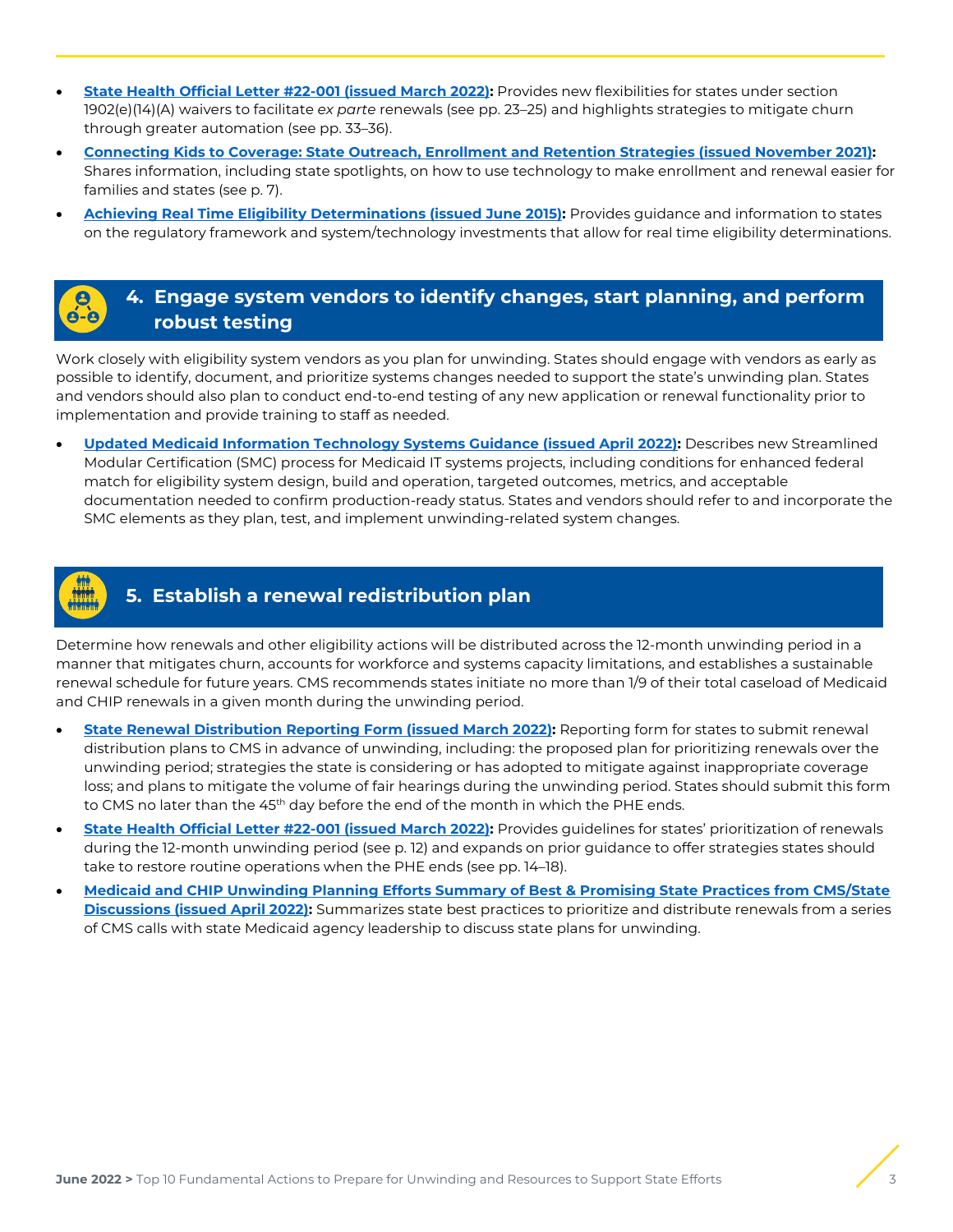

Engage and coordinate with community partners, health plans/managed care organizations (MCOs), and providers including Indian health care providers to develop and implement beneficiary outreach and communication strategies for unwinding. States can engage these partners in planning for unwinding and by providing updates on program changes, sharing key messages, and requesting feedback and updates from those with direct beneficiary contact.

- **[Medicaid and CHIP Continuous Enrollment Unwinding: A Communications Toolkit \(issued March 2022\):](https://www.medicaid.gov/resources-for-states/downloads/unwinding-comms-toolkit.pdf)**  Provides social media and key messages states may use to help inform people with Medicaid and CHIP about steps they need to take to renew coverage.
	- *[Spanish toolkit](https://www.medicaid.gov/resources-for-states/downloads/unwinding-comms-toolkit-esp.pdf)*
	- *[Toolkit graphics](https://www.medicaid.gov/resources-for-states/downloads/unwinding-comms-toolkit-graphics.zip)*
- **[State Health Official Letter #22-001 \(issued March 2022\):](https://www.medicaid.gov/federal-policy-guidance/downloads/sho22001.pdf)** Provides a new strategy states can use under a temporary section 1902(e)(14)(A) waiver to partner with MCOs to update beneficiary contact information during unwinding (see p. 25). Also outlines strategies to partner with MCOs and other stakeholders on outreach activities (see pp. 36–40).
- **Medicaid and CHIP Unwinding Planning Efforts: [Summary of Best & Promising State Practices from CMS/State](https://www.medicaid.gov/resources-for-states/downloads/state-unwinding-best-practices.pdf)  [Discussions \(issued April 2022\):](https://www.medicaid.gov/resources-for-states/downloads/state-unwinding-best-practices.pdf)** Provides examples of outreach and beneficiary communication strategies for unwinding (see slides 12–15).
- **[Overview of Strategic Approach to Engaging Managed Care Plans to Maximize Continuity of Coverage as](https://www.medicaid.gov/resources-for-states/downloads/health-plan-strategy.pdf)  [States Resume Normal Eligibility and Enrollment Operations \(updated March 2022\):](https://www.medicaid.gov/resources-for-states/downloads/health-plan-strategy.pdf)** Offers guidance on four strategies to work with MCOs to obtain updated contact information and support renewals and transitions to Marketplace coverage.
- **[Medicaid and CHIP Coverage Learning Collaborative: Ensuring Continuity of Coverage and Preventing](https://www.medicaid.gov/state-resource-center/downloads/mac-learning-collaboratives/ensrng-contnty-cvrg-prvntng-inprprte-trmntns-part-2.pdf)  [Inappropriate Terminations for Eligible Medicaid and CHIP Beneficiaries: Part 2 \(issued August 2021\):](https://www.medicaid.gov/state-resource-center/downloads/mac-learning-collaboratives/ensrng-contnty-cvrg-prvntng-inprprte-trmntns-part-2.pdf)** Includes examples of how states have partnered with MCOs and enrollment assisters to prevent inappropriate terminations (see slides 10–12).
- **Strategies States and the U.S. Territories can [Adopt to Maintain Coverage of Eligible Individuals as They](https://www.medicaid.gov/state-resource-center/downloads/strategies-for-covrg-of-indiv.pdf)  [Return to Normal Operations \(issued November 2021\):](https://www.medicaid.gov/state-resource-center/downloads/strategies-for-covrg-of-indiv.pdf)** Provides policy and operational strategies states can use to minimize returned mail and maintain continuous coverage, including working with MCOs (see pp. 5–6).
- **[Connecting Kids to Coverage: State Outreach, Enrollment and Retention Strategies \(issued November 2021\):](https://www.medicaid.gov/state-resource-center/downloads/kids-coverg-outreach-enrolmnt-retention-strategies.pdf)** Shares information on how states can form strategic partnerships to support outreach, enrollment, and retention efforts (see pp. 2–4).
- **[Strategic Approaches to Support State Fair Hearings as States Resume Normal Eligibility and Enrollment](https://www.medicaid.gov/resources-for-states/downloads/strat-apps-state-fair-hearings.pdf)  [Operations After the COVID-19 PHE \(issued April 2022\):](https://www.medicaid.gov/resources-for-states/downloads/strat-apps-state-fair-hearings.pdf)** Describes how regular engagement with external stakeholders such as legal services providers, health care providers, and social and community service organizations, can support the state's fair hearing process (see slide 12).
- **[Partner with Connecting Kids to Coverage \(CKC\) Grantees,](https://www.insurekidsnow.gov/campaign-information/outreach-enrollment-grants/2019-healthy-kids-outreach-and-enrollment/index.html) including [AI/AN Grantees:](https://www.insurekidsnow.gov/campaign-information/outreach-enrollment-grants/2020-healthy-kids-outreach-and-enrollment/index.html)** Provides list of all CKC grantees, who are trained and experienced in assisting families with applications and renewals.



## **7. Obtain updated contact information**

Use multiple strategies to obtain updated beneficiary contact information to mitigate coverage losses at renewals. Key strategies include managing returned mail, partnering with health plans, providers (including Indian health care providers), using multiple modalities to reach individuals (e.g., mail, email, text), and maintaining beneficiary contact, including through trusted stakeholders. States should also review processes and update systems to ensure the account transfer to the Marketplace includes all available contact information (mailing address, phone number, and email address). This will enhance SBM's and the FFM's ability to conduct outreach and assist individuals whose accounts are transferred.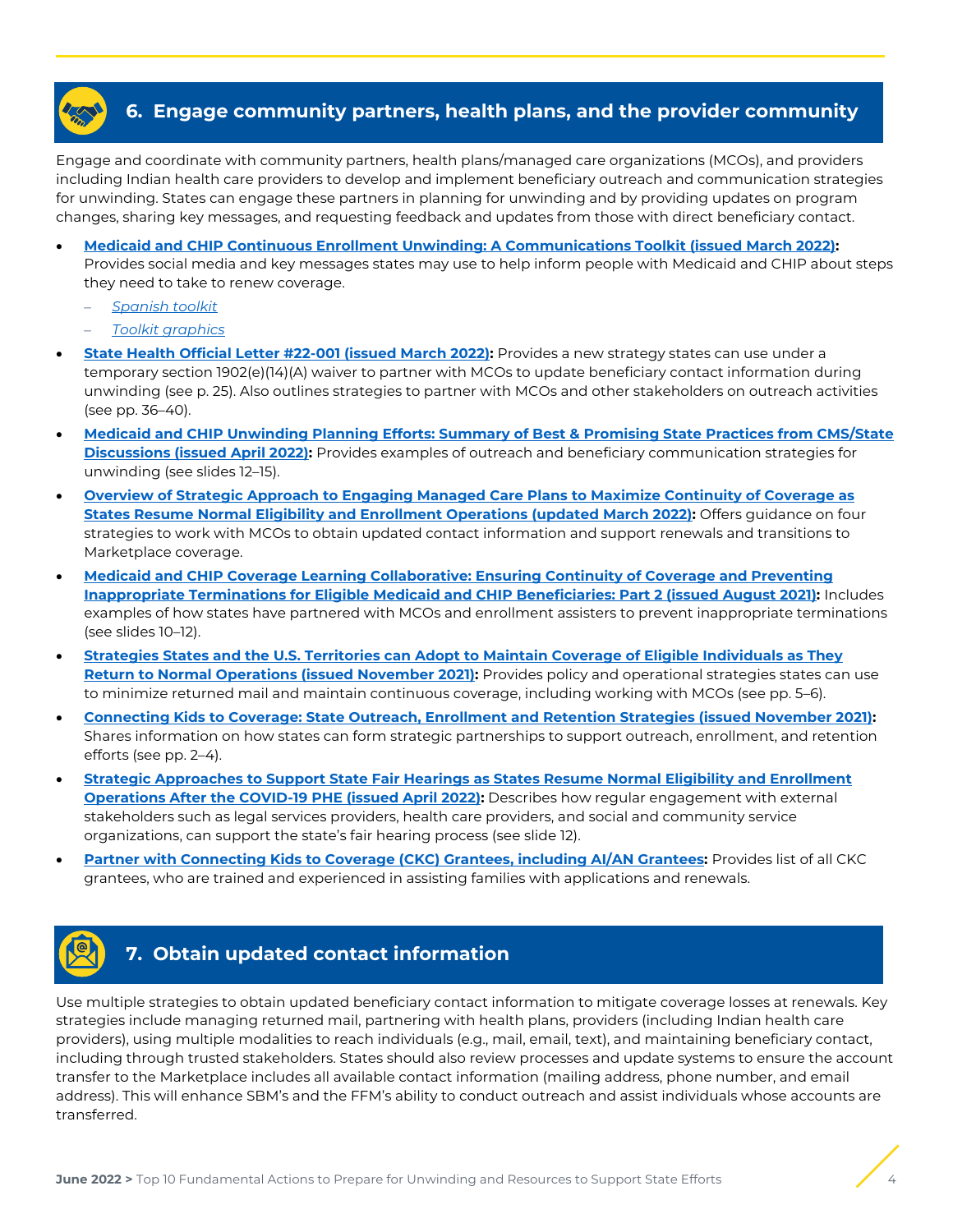- **[State Health Official Letter #22-001 \(issued March 2022\):](https://www.medicaid.gov/federal-policy-guidance/downloads/sho22001.pdf)** Provides a new strategy states can use under a temporary section 1902(e)(14)(A) waiver to partner with MCOs to update beneficiary contact information during unwinding (see p. 25). Outlines high level guidance for updating beneficiary contact information, using multiple modalities to reach beneficiaries, updating notices and other consumer-facing messages and partnering with MCOs and other stakeholders on outreach activities (see pp. 36–40).
- **[Medicaid and CHIP Unwinding Planning Efforts: Summary of Best & Promising State Practices from CMS/State](https://www.medicaid.gov/resources-for-states/downloads/state-unwinding-best-practices.pdf)  [Discussions \(issued April 2022\):](https://www.medicaid.gov/resources-for-states/downloads/state-unwinding-best-practices.pdf)** Provides outreach and beneficiary communication strategies for state unwinding efforts (see slides 12–15).
- **[Overview of Strategic Approach to Engaging Managed Care Plans to Maximize Continuity of Coverage as](https://www.medicaid.gov/resources-for-states/downloads/health-plan-strategy.pdf)  [States Resume Normal Eligibility and Enrollment Operations \(updated March 2022\):](https://www.medicaid.gov/resources-for-states/downloads/health-plan-strategy.pdf)** Offers guidance on partnering with plans to obtain and update beneficiary contact information (see slides 5–8).
- **[Medicaid and CHIP Coverage Learning Collaborative: Ensuring Continuity of Coverage and Preventing](https://www.medicaid.gov/state-resource-center/downloads/mac-learning-collaboratives/ensrng-contnty-cvrg-prvntng-inprprte-trmntns-part-2.pdf)  [Inappropriate Terminations for Eligible Medicaid and CHIP Beneficiaries: Part 2 \(issued August 2021\):](https://www.medicaid.gov/state-resource-center/downloads/mac-learning-collaboratives/ensrng-contnty-cvrg-prvntng-inprprte-trmntns-part-2.pdf)** Provides examples for states to maintain regular contact with beneficiaries and update mailing addresses, including through partners (see slides 7–9 and 10–12). Also provides information on state requirements and examples for responding to returned mail and leveraging available data for mailing address updates (see slides 14–21).
- **[Strategies States and the U.S. Territories can Adopt to Maintain Coverage of Eligible Individuals as They](https://www.medicaid.gov/state-resource-center/downloads/strategies-for-covrg-of-indiv.pdf)  [Return to Normal Operations \(issued November 2021\):](https://www.medicaid.gov/state-resource-center/downloads/strategies-for-covrg-of-indiv.pdf)** Provides policy and operational strategies states can use to minimize returned mail and maintain continuous coverage, including working with MCOs (see pp. 5-6).

## **8. Launch effective communication strategies, including consumer outreach and revised notices**

Invest in communication strategies to launch outreach campaigns and revise beneficiary communication materials and messaging, including notices, so beneficiaries know what to expect and what is needed to maintain coverage during unwinding. States can use social media, email campaigns, text messaging, and purchased radio, TV and print advertisements. States must also make beneficiary notices under 42 C.F.R. 435.917, 457.340(e), 600.330(e) available in plain language and in a manner accessible to individuals with limited English proficiency and individuals with disabilities.

- **[Medicaid and CHIP Continuous Enrollment Unwinding: A Communications Toolkit \(issued March 2022\):](https://www.medicaid.gov/resources-for-states/downloads/unwinding-comms-toolkit.pdf)**  Provides social media, key messages, and strategies states can use to help inform people with Medicaid and CHIP about steps they need to take to renew coverage.
	- *[Spanish toolkit](https://www.medicaid.gov/resources-for-states/downloads/unwinding-comms-toolkit-esp.pdf)*
	- *[Toolkit graphics](https://www.medicaid.gov/resources-for-states/downloads/unwinding-comms-toolkit-graphics.zip)*
- **[All State Medicaid and CHIP Call Slide Deck \(issued March 15th, 2022\):](https://www.medicaid.gov/resources-for-states/downloads/covid19allstatecall03152022.pdf)** Provides communication strategies to reach enrollees (see slides 15–16).
- **[Connecting Kids to Coverage: State Outreach, Enrollment and Retention Strategies \(issued November 2021\):](https://www.medicaid.gov/state-resource-center/downloads/kids-coverg-outreach-enrolmnt-retention-strategies.pdf)** Shares information, including state spotlights, on how states can invest in communications to include messaging to encourage enrollment and renewals and modalities for outreach (see pp. 5–6).
- **[Strategies States and the U.S. Territories can Adopt to Maintain Coverage of Eligible Individuals as They](https://www.medicaid.gov/state-resource-center/downloads/strategies-for-covrg-of-indiv.pdf)  [Return to Normal Operations \(issued November 2021\):](https://www.medicaid.gov/state-resource-center/downloads/strategies-for-covrg-of-indiv.pdf)** Provides a checklist states can use to improve eligibility notices, conduct intensive outreach, provide robust consumer assistance, and communicate effectively with individuals who have Limited English proficiency or who are living with a disability (see pp. 7–9).
- **[Consumer Research on Unwinding Phase I: Preventing Churn:](https://www.medicaid.gov/sites/default/files/2022-03/Consumer%20Research%20on%20Unwinding%20Phase%20I_508.pdf)** Provides consumer research and message testing findings from Medicaid/CHIP beneficiaries' experiences with enrollment and renewal.
- **[Model Notices:](https://www.medicaid.gov/state-resource-center/mac-learning-collaboratives/downloads/model-notices.pdf)** Shares model notice language states can use in different eligibility scenarios.